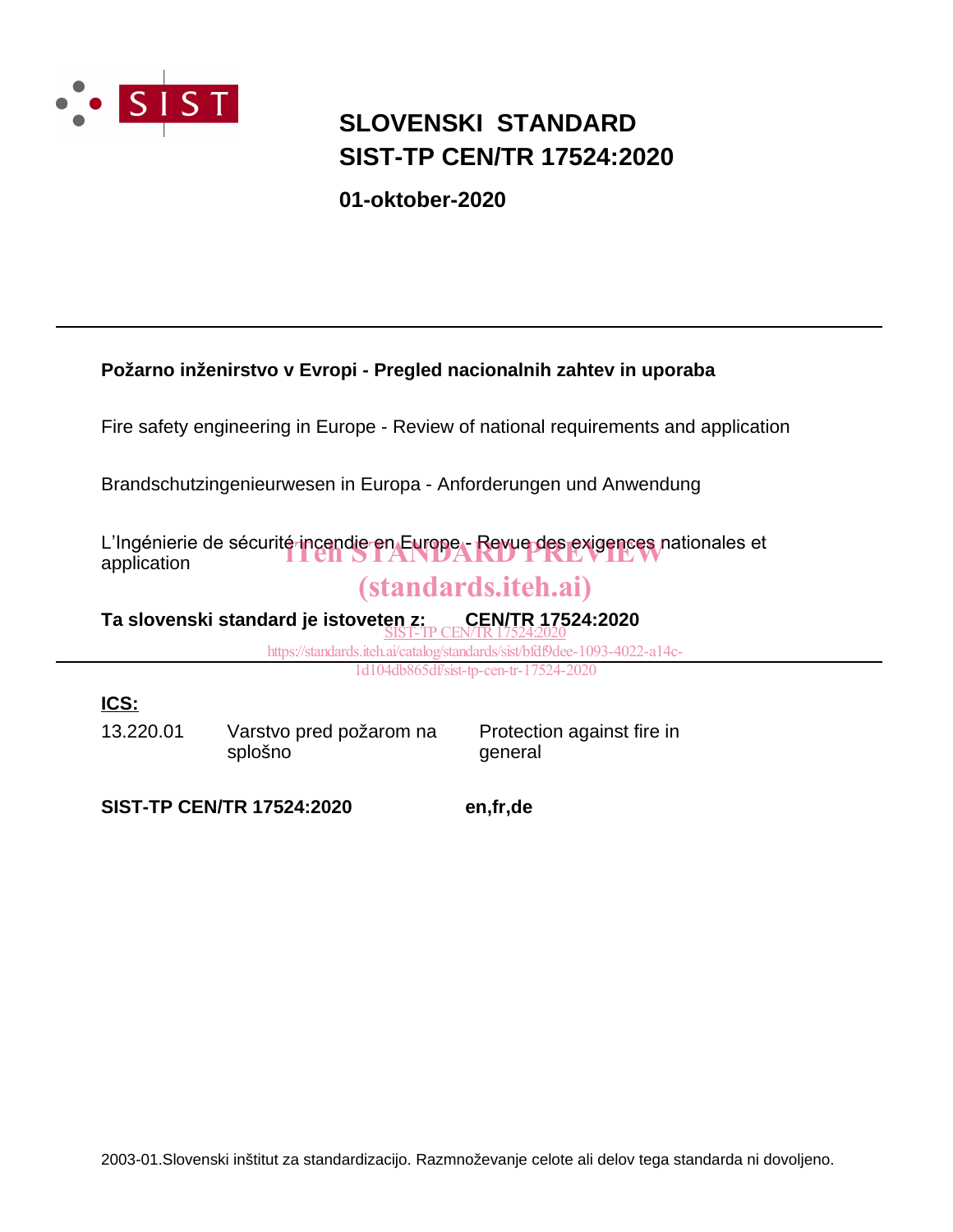## iTeh STANDARD PREVIEW (standards.iteh.ai)

SIST-TP CEN/TR17524:2020 https://standards.iteh.ai/catalog/standards/sist/bfdf9dee-1093-4022-a14c-1d104db865df/sist-tp-cen-tr-17524-2020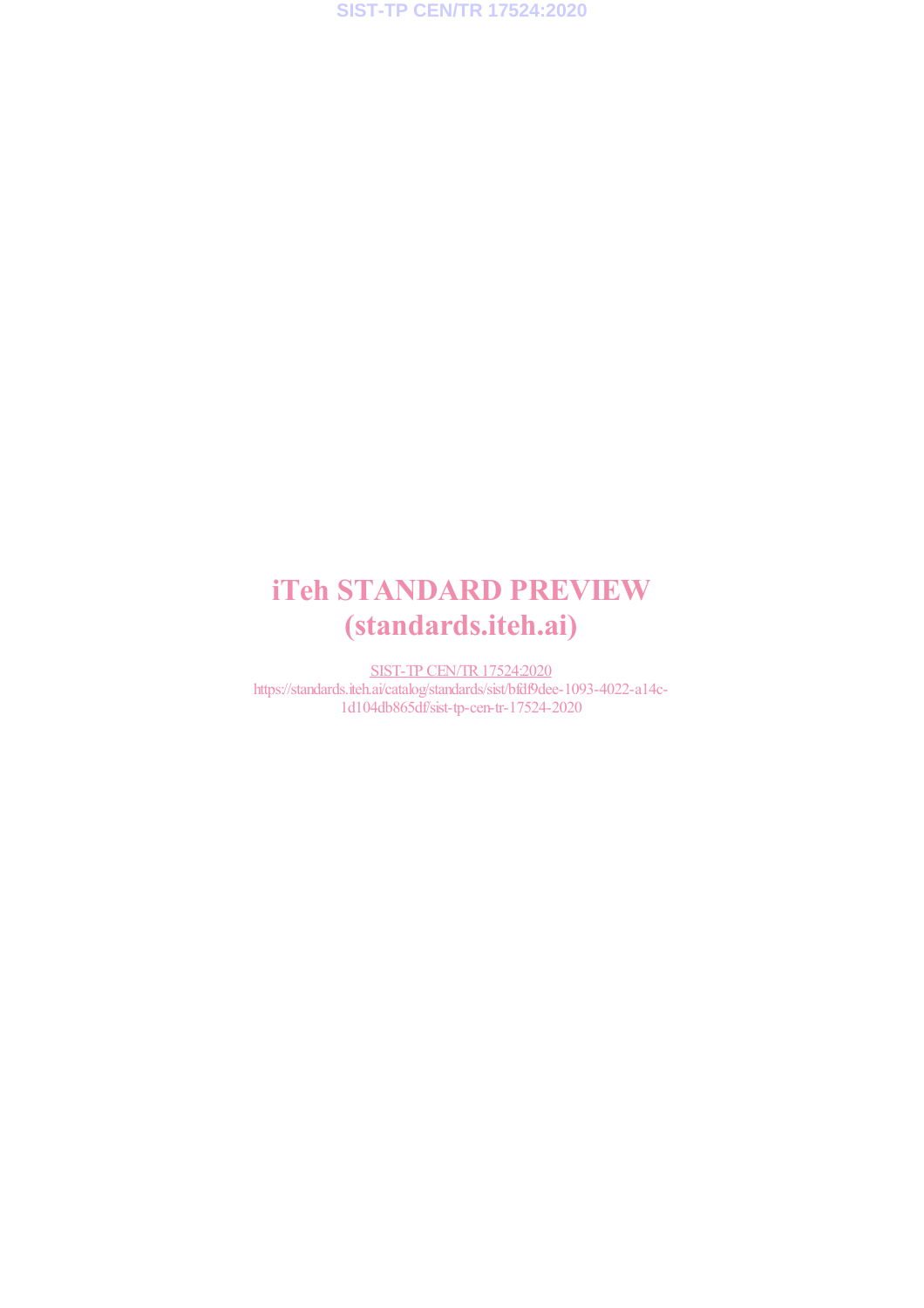# TECHNICAL REPORT RAPPORT TECHNIQUE TECHNISCHER BERICHT

## **CEN/TR 17524**

August 2020

ICS 13.220.01

English Version

### Fire safety engineering in Europe - Review of national requirements and application

L'Ingénierie de sécurité incendie en Europe - Revue des exigences nationales et application

 Brandschutzingenieurwesen in Europa - Übersicht der nationalen Anforderungen und Anwendung

This Technical Report was approved by CEN on 10 August 2020. It has been drawn up by the Technical Committee CEN/TC 127.

CEN members are the national standards bodies of Austria, Belgium, Bulgaria, Croatia, Cyprus, Czech Republic, Denmark, Estonia, Finland, France, Germany, Greece, Hungary, Iceland, Ireland, Italy, Latvia, Lithuania, Luxembourg, Malta, Netherlands, Norway, Poland, Portugal, Republic of North Macedonia, Romania, Serbia, Slovakia, Slovenia, Spain, Sweden, Switzerland, Turkey and United Kingdom.

### iTeh STANDARD PREVIEW (standards.iteh.ai)

SIST-TP CEN/TR17524:2020 https://standards.iteh.ai/catalog/standards/sist/bfdf9dee-1093-4022-a14c-1d104db865df/sist-tp-cen-tr-17524-2020



EUROPEAN COMMITTEE FOR STANDARDIZATION COMITÉ EUROPÉEN DE NORMALISATION EUROPÄISCHES KOMITEE FÜR NORMUNG

**CEN-CENELEC Management Centre: Rue de la Science 23, B-1040 Brussels** 

© 2020 CEN All rights of exploitation in any form and by any means reserved worldwide for CEN national Members.

Ref. No. CEN/TR 17524:2020 E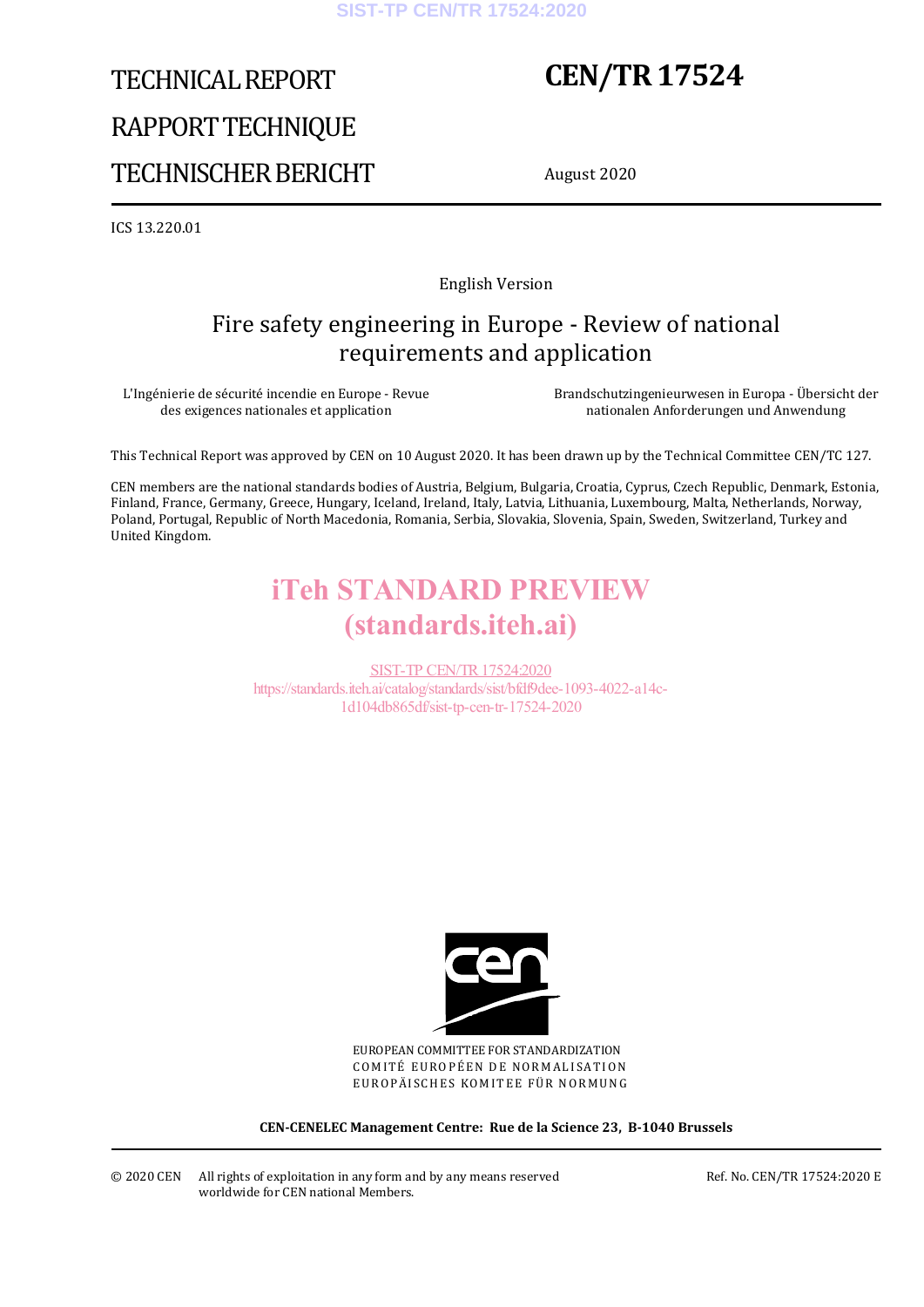#### **SIST-TP CEN/TR 17524:2020**

#### CEN/TR 17524:2020 (E)

### **Contents**

| 1                       |                                                                                     |  |
|-------------------------|-------------------------------------------------------------------------------------|--|
| $\overline{2}$          |                                                                                     |  |
| 3                       |                                                                                     |  |
| $\overline{\mathbf{4}}$ |                                                                                     |  |
| 4.1                     |                                                                                     |  |
| 4.2                     |                                                                                     |  |
| 4.3<br>4.4              |                                                                                     |  |
| 5                       |                                                                                     |  |
|                         |                                                                                     |  |
| 6<br>6.1                |                                                                                     |  |
| 6.2                     |                                                                                     |  |
| 6.3                     |                                                                                     |  |
| 6.4                     |                                                                                     |  |
| 6.5                     |                                                                                     |  |
| 6.6                     |                                                                                     |  |
| 6.7<br>6.8              |                                                                                     |  |
| 6.9                     |                                                                                     |  |
| 6.10                    | Fire safety engineering material ai/catalog/standards/sist/bfdf9dee-1093-4022-a14c- |  |
| 6.11                    |                                                                                     |  |
| 6.12                    |                                                                                     |  |
| 7                       |                                                                                     |  |
| 7.1                     |                                                                                     |  |
| 7.2                     |                                                                                     |  |
| 7.3<br>7.4              |                                                                                     |  |
| 7.5                     |                                                                                     |  |
| 7.6                     |                                                                                     |  |
| 7.7                     |                                                                                     |  |
| 7.8                     |                                                                                     |  |
| 7.9<br>7.10             |                                                                                     |  |
| 7.11                    |                                                                                     |  |
|                         |                                                                                     |  |
| 8<br>8.1                |                                                                                     |  |
| 8.2                     |                                                                                     |  |
| 8.3                     |                                                                                     |  |
| 8.4                     |                                                                                     |  |
| 9                       |                                                                                     |  |
|                         |                                                                                     |  |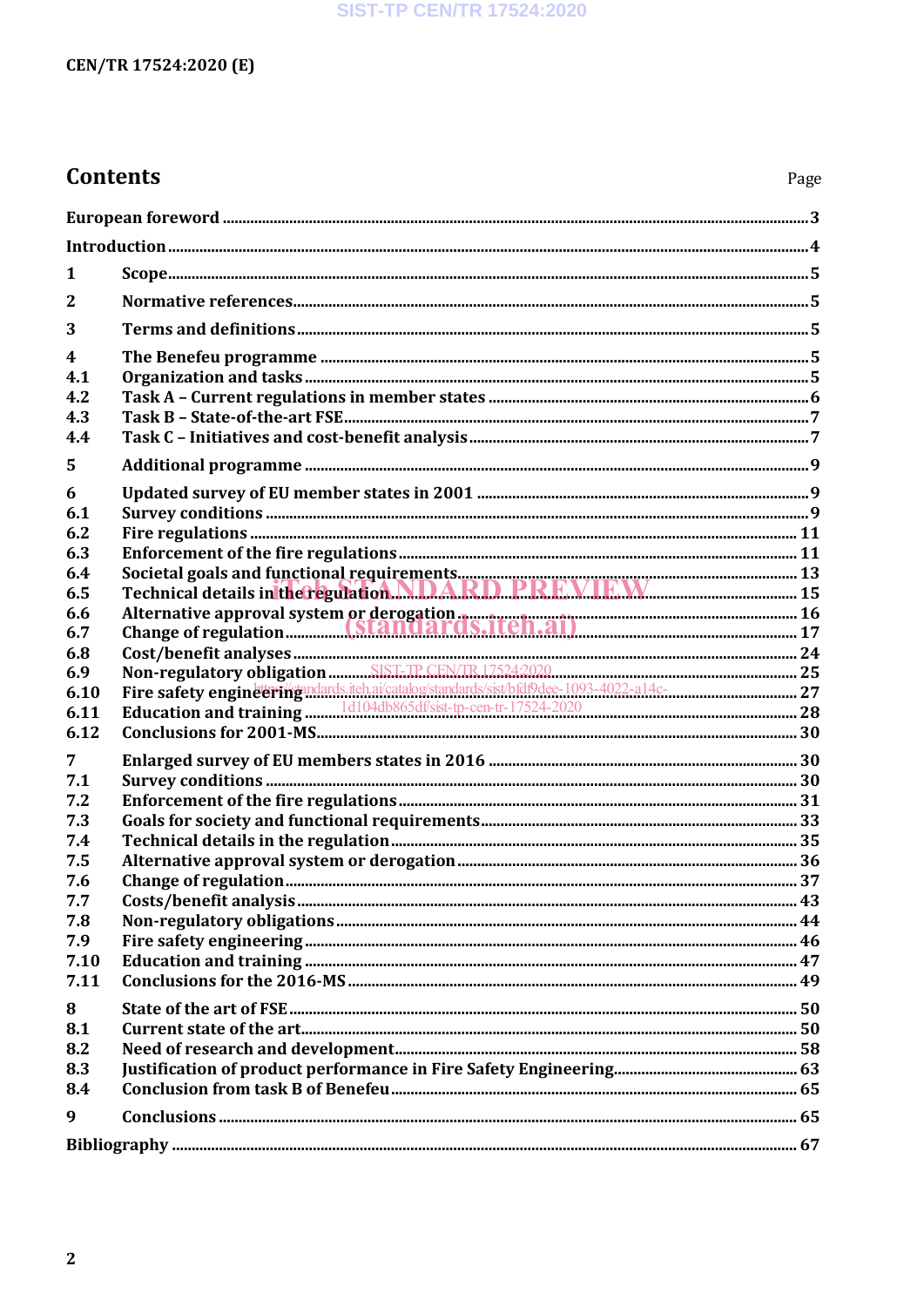### **European foreword**

This document (CEN/TR 17524:2020) has been prepared by Technical Committee CEN/TC 127 "Fire safety in buildings", the secretariat of which is held by BSI.

Attention is drawn to the possibility that some of the elements of this document may be the subject of patent rights. CEN shall not be held responsible for identifying any or all such patent rights.

## iTeh STANDARD PREVIEW (standards.iteh.ai)

SIST-TP CEN/TR17524:2020 https://standards.iteh.ai/catalog/standards/sist/bfdf9dee-1093-4022-a14c-1d104db865df/sist-tp-cen-tr-17524-2020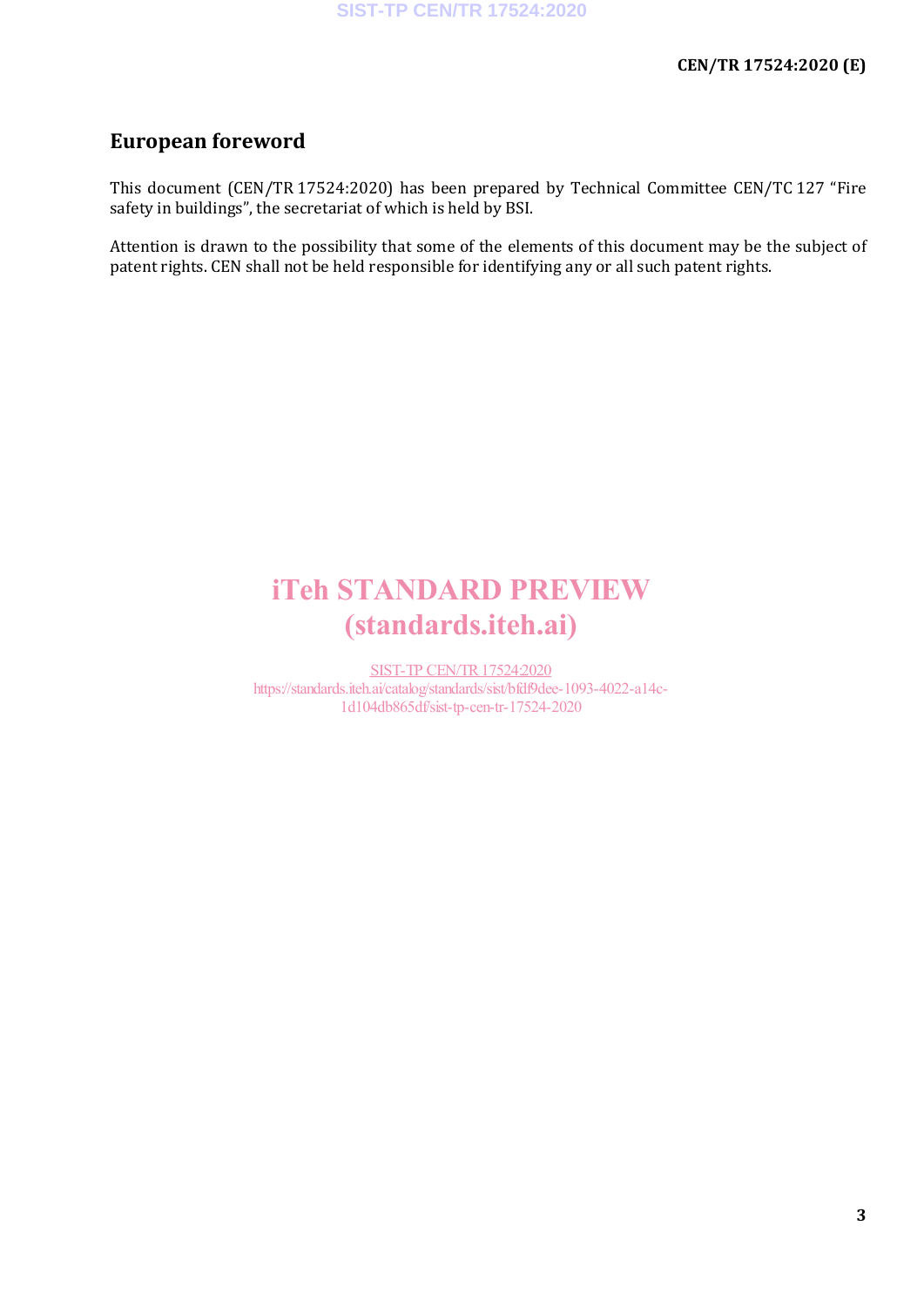#### **CEN/TR 17524:2020 (E)**

#### **Introduction**

On 1 May 2001, the Benefeu project started with a consortium managed by Warrington Fire Research (UK) composed of CTICM (activity transferred to Efectis France), DIFT, IST, RUG and TNO (activity transferred to Efectis Nederland).

The programme was financed by the European Commission (EC contract EDT/01/503480).

With a duration of one year, the programme aimed to identify the potential benefit of Fire Safety Engineering in the European Union.

The CEN TC127 WG8 dedicated to Fire Safety Engineering identified a need of updating the work performed within the BENEFU programme as a benefit for European standardization work and European member states.

## iTeh STANDARD PREVIEW (standards.iteh.ai)

SIST-TP CEN/TR17524:2020 https://standards.iteh.ai/catalog/standards/sist/bfdf9dee-1093-4022-a14c-1d104db865df/sist-tp-cen-tr-17524-2020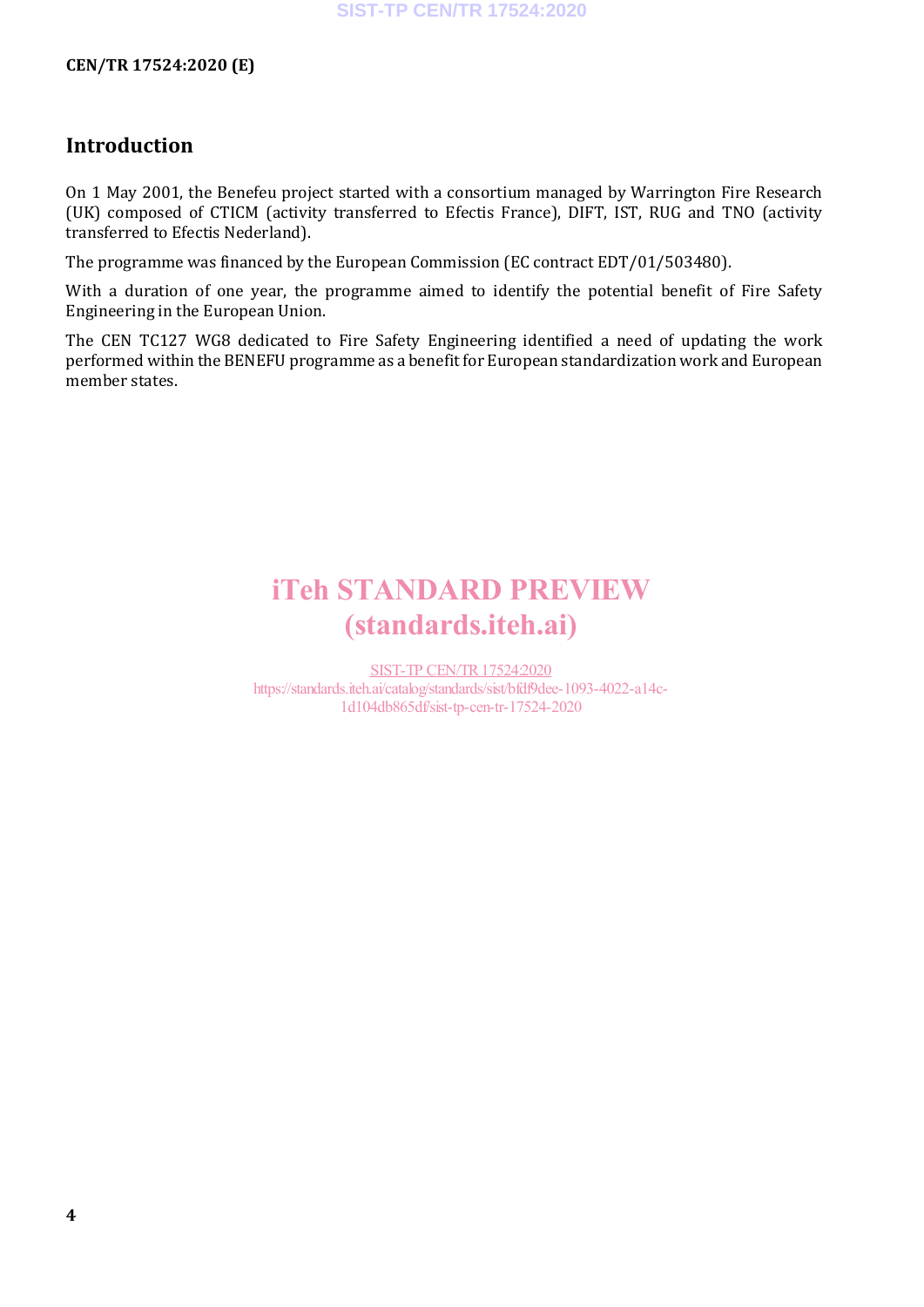#### **1 Scope**

This document gives an overview of the evolution of regulations and application of Fire Safety Engineering (FSE) in Europe. Based on work performed in 2001-2002, a full update of information has been done. A global survey based on questionnaires defined in 2001, the evolution and possible perspectives of the FSE practices within two perimeters are presented:

- The first perimeter is the same perimeter analysed in 2001 corresponding to the European Union defined in 2001 extended to European countries with European Union agreement (Switzerland, Norwegian and Iceland).
- The second perimeter is the European Union perimeter of 2016 extended to European countries with European Union agreement (Switzerland, Norwegian and Iceland).

Conclusions and initiatives of the 2001 proposals were analysed 15 years after, with and without the extension of European Union. New initiatives have since been proposed.

In addition, the state-of-the-art of Fire Safety Engineering is updated.

#### **2 Normative references**

There are no normative references in this document.

# **3** Terms and definitions<br> **THE STANDARD PREVIEW**

For the purposes of this document, no terms and definitions are listed in this document.

ISO and IEC maintain terminological databases for use in standardization at the following addresses:

- IEC Electropedia: available at https://www.electropedia.org/
- https://standards.iteh.ai/catalog/standards/sist/bfdf9dee-1093-4022-a14c-
- **ISO Online browsing platform: available at https://www.iso.org/obp**

#### **4 The Benefeu programme**

#### **4.1 Organization and tasks**

On 1 May 2001, the Benefeu project started with a consortium managed by Warrington Fire Research (UK) composed of CTICM (activity transferred to Efectis France), DIFT, IST, RUG and TNO (activity transferred to Efectis Nederland).

The programme was financed by the European Commission (EC contract EDT/01/503480).

With a duration of one year, the programme aimed to identify the potential benefit of Fire Safety Engineering in the European Union.

To satisfy this aim, this programme was organized in three key tasks:

- Task A Current regulations in member states;
- $-$  Task B State of the art in FSE:
- Task C Possible initiatives and cost benefit analysis.

The final report [1] dated 19 July 2002 was presented to the European Commission.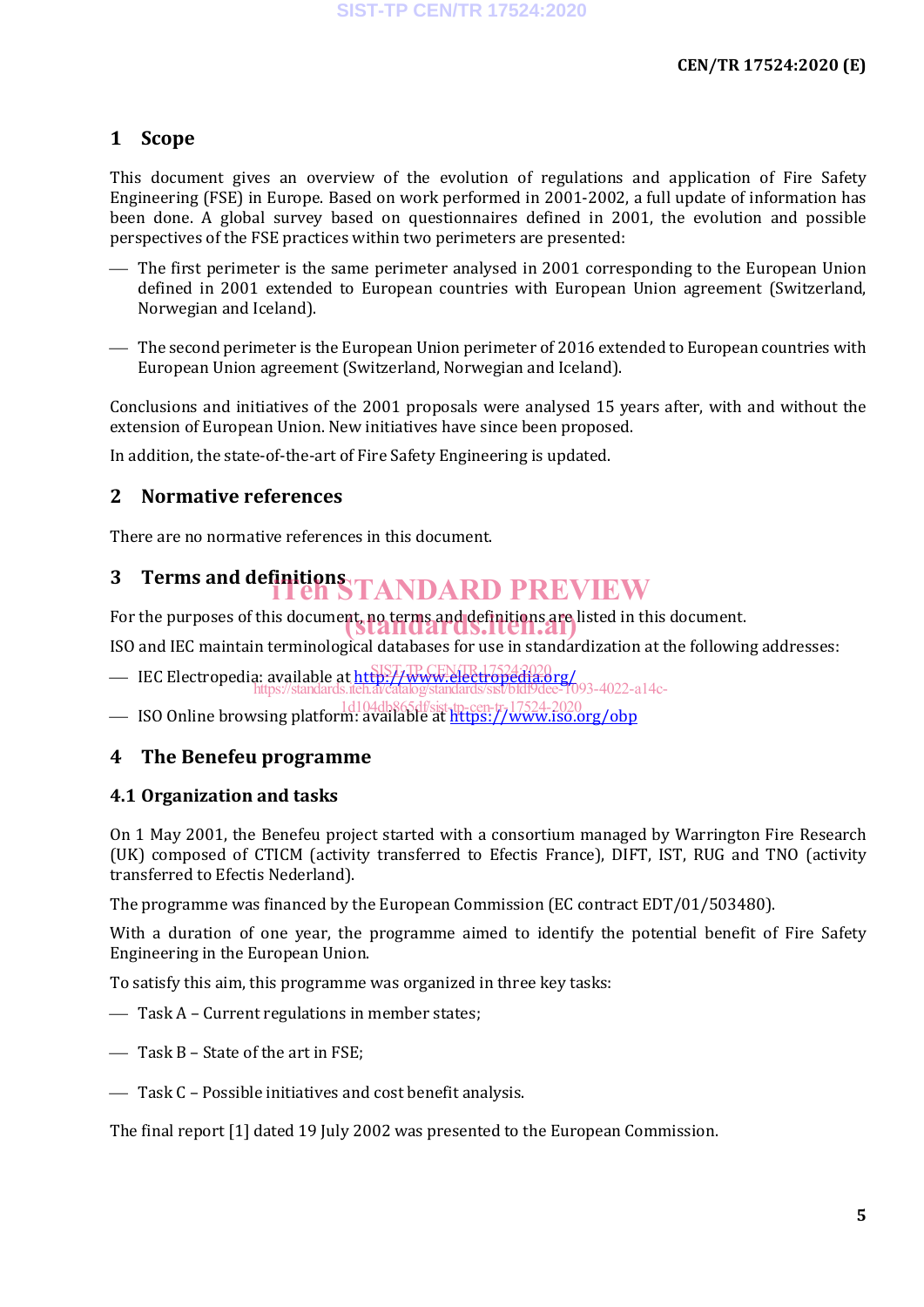#### **CEN/TR 17524:2020 (E)**

#### **4.2 Task A – Current regulations in member states**

In order to collect information from the 15 member states of the European Union plus three countries that signed conventions (Switzerland, Norway and Iceland), a questionnaire [2] was prepared and produced by the consortium.

It was sent to the regulators of the member states and to FSE users with responses collected by the Consortium.

A global overview of the European Union situation from these 18 countries was drawn. The main topics were:

- $-$  fire regulation;
- enforcement of regulations:
- societal goals;
- $f{f}$  functional/performance requirements:
- $\overline{\phantom{a}}$  technical details in regulations;
- alternative approval system or derogation;
- changes to regulation; iTeh STANDARD PREVIEW
- no regulatory obligation;

cost-benefit analysis;

 $\overline{\phantom{a}}$  fire safety engineering; SIST-TP CEN/TR17524:2020 https://standards.iteh.ai/catalog/standards/sist/bfdf9dee-1093-4022-a14c-1d104db865df/sist-tp-cen-tr-17524-2020

(standards.iteh.ai)

- education and training in FSE; and
- other points.

In addition, fire experts or regulators from non-European countries (New Zealand, Australia, USA, Brazil, Singapore, Canada, Japan, and Hong Kong) completed the questionnaire.

The consortium concludes that "the distribution of the answers is generally very similar to the distribution in Europe, but the following main differences are noticed:

- Within fire safety regulations, the goal of business and social activity protection is covered by 30  $\%$ of the non-European countries, instead of about 10 % in Europe.
- Concerning the type of requirements, most of the non-European countries have prescriptive or deemed to satisfy requirements, but not both as is observed in Europe.
- Concerning the knowledge of fire safety engineering use in the different subsystems, contrary to Europe where most of the countries consider that SS2 (66 %), SS3 (90 %) and SS4 (70 %) need little work or are mature, 50 % of non-European countries consider that they need much work.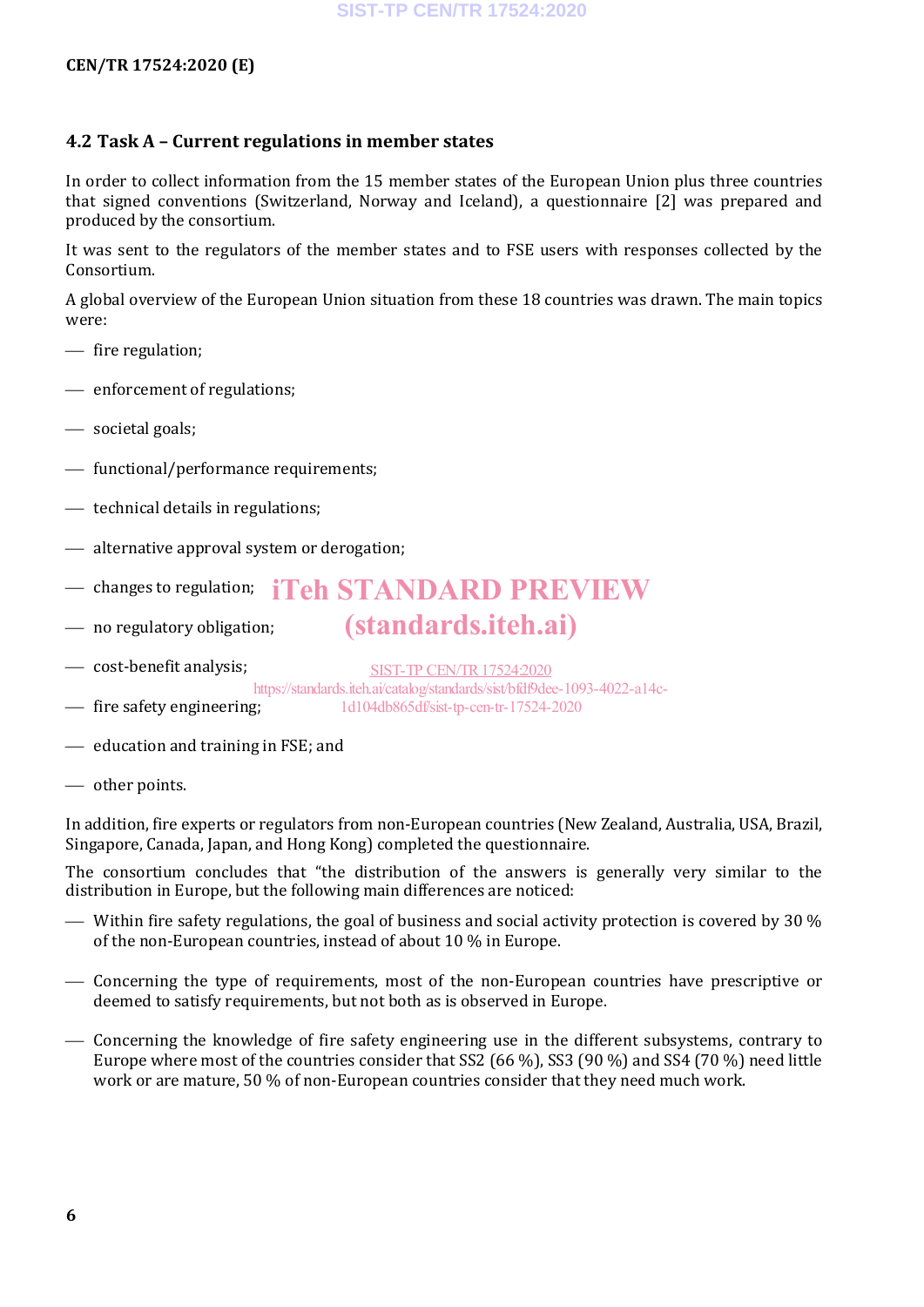#### **4.3 Task B – State-of-the-art FSE**

The state of art of FSE was a worldwide overview including development, standardization and regulations.

The main conclusion from this state-of-the-art review performed in 2001-2002 was:

- need for performance-based code coordination to avoid barriers to services in Europe;
- huge progress on implementation tools was made from 1990, nevertheless "operational and unambiguous standards" are needed to have a common way to assess the safety level;
- need for coordination of standardization and pre-standardization between the various committees;
- evolution of standard tests to represent the "real world" scenario; and
- development of training and education to satisfy the future needs of Fire Safety Engineers in Europe, with a need to mobilise global awareness to support the process.

Next a list of research needs, input data and standardization were attributed to the different technical and scientific topics, describing the level of knowledge.

#### **4.4 Task C – Initiatives and cost-benefit analysis**

- From the previous tasks A and B, the consortium listed five main initiatives:
- To create a network of fire regulators to steer concerted action towards the transition from<br>prescriptive codes to performance-based codes allowing the application of fire safety engineering prescriptive codes to performance-based codes, allowing the application of fire safety engineering techniques. This steering should coordinate work from the four following initiatives, verify the implementation of that work and maintain the relationship with the European Commission and CEN. SIST-TP CEN/TR 17524:2020 https://standards.iteh.ai/catalog/standards/sist/bfdf9dee-1093-4022-a14c-

#### 1d104db865df/sist-tp-cen-tr-17524-2020

— To create a harmonized framework within which performance-based codes can function and create a model code. The framework objectives are to define the new EU policy for Fire Safety, introduce the common use of FSEs, share between member states a common view of the development of performance-based codes with regulatory convergence and so avoid the creation of new trade barriers within the EU. The framework could be based on the following scheme (see Figure 1):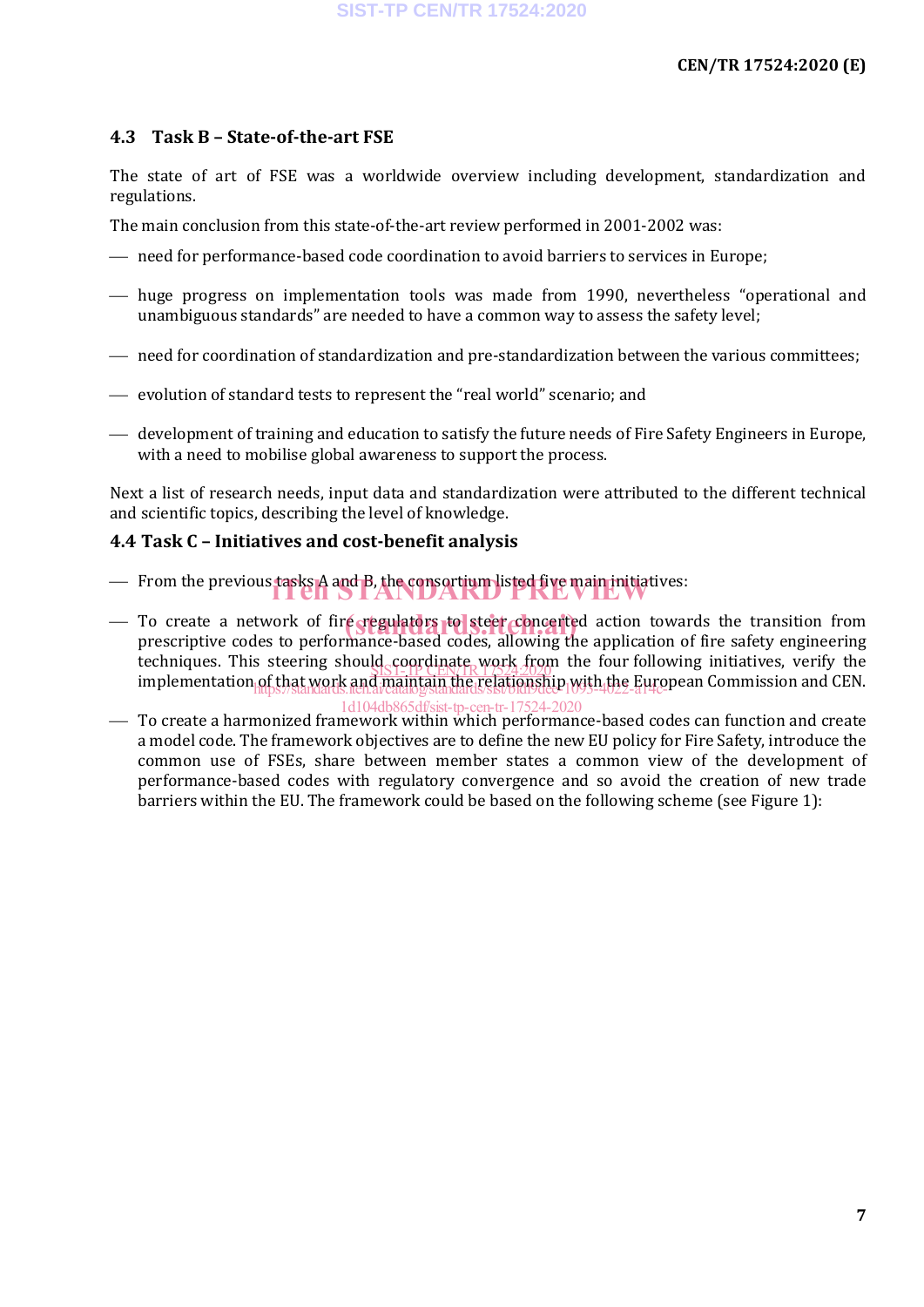**SIST-TP CEN/TR 17524:2020**

**CEN/TR 17524:2020 (E)**



#### **Figure 1 — Framework example** SIST-TP CEN/TR17524:2020

https://standards.iteh.ai/catalog/standards/sist/bfdf9dee-1093-4022-a14c-

A ten-year plan was identified to  $\frac{1d104db865df/sist-tp-cen-tr-17524-2020 years), a model code (one year)$ and national performance-based codes (five years).

- To set up an advisory committee on research, which will list and prioritise the most urgent and important research needs in support of performance-based regulations. To promote the allocation of sufficient research funds to this subject, use should be made of the European Research Framework programmes. This initiative for FSE was compared to the Reaction to Fire research programme that led to new standardization and European harmonization from 1988 to 2000. A new ten-year plan was proposed to include the development of research in standardization (identification two years, execution six years, introduction in standardization two years)
- To develop a mandate for standardization, building on existing knowledge and the results of the identified, targeted research. This initiative promotes the use of ISO TC 92 SC4 standardization work to avoid duplication of work and identifies the need for standard tests to create extended application data for the performance of construction products to use in FSE calculations. To perform that work, the initiative identifies a need for a mandate for FSE development in CEN. A timing of three years was given to identify standardization requirements and publish specific mandates.
- To undertake all necessary action to define the professional education needs and the conditions for professional recognition. The objectives were the production of structured education and a structure for professional recognition. Practitioners and enforcers should be included in the process. A code of ethics should be part of the structure. A timeframe of about ten years was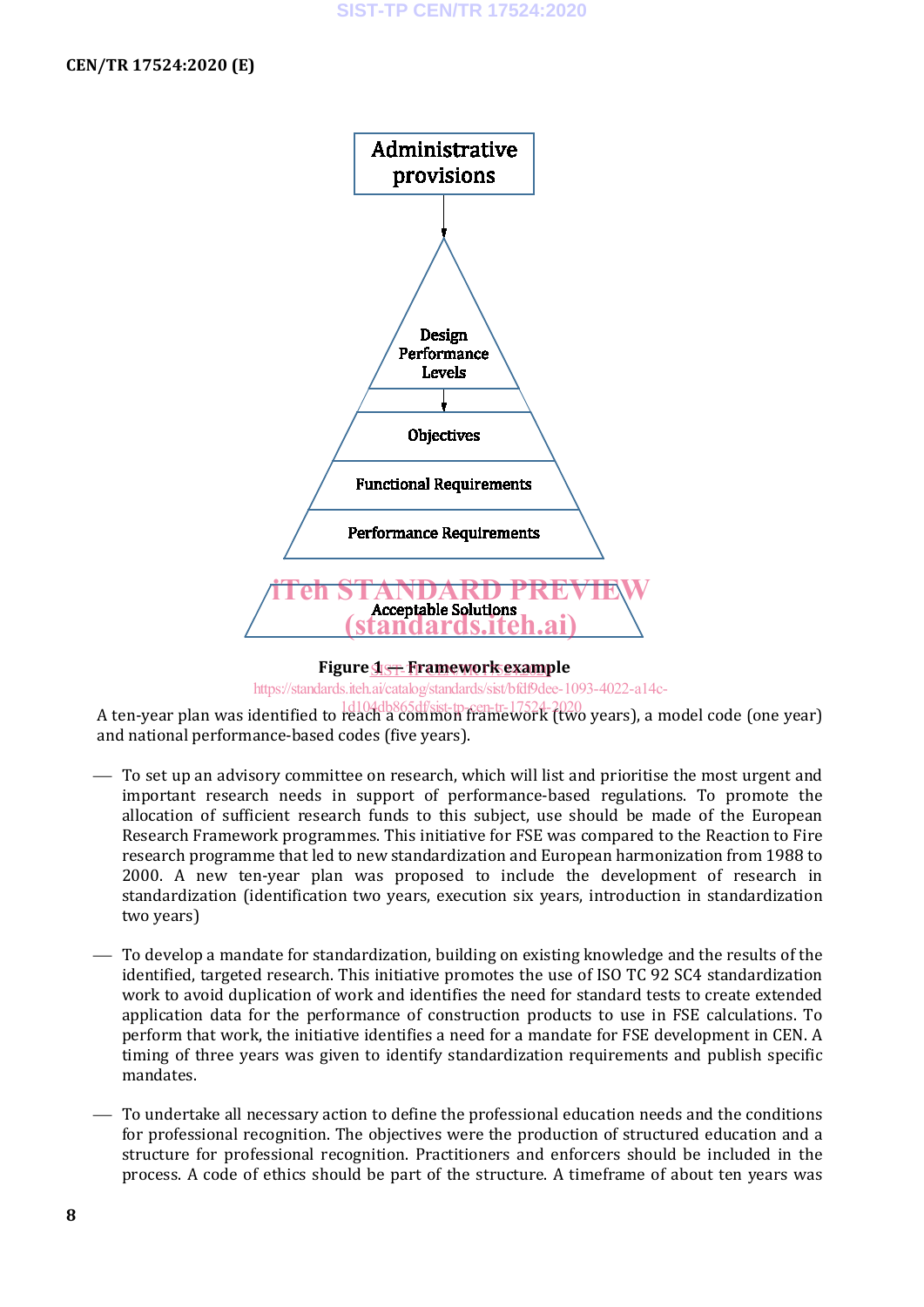anticipated to yield the first educated Fire Safety Engineers (four-year programme) based on a common core curriculum, and thus to reach a full organization of the profession.

From all these initiatives, the consortium presented its cost-benefit analysis for the implementation of FSE in Europe. They concluded:

"Under the condition that fire safety engineering is fully implemented in the EU area, this would correspond to a saving in the order of  $\epsilon 0.3$  B to  $\epsilon 1$  B on an EU scale. Compared to these savings, the costs, necessary to introduce and maintain fire safety engineering in the EU (i.e. costs for research, education and standardisation) are marginal" (estimated to  $\epsilon$ 28 M).

#### **5 Additional programme**

CEN TC127 WG8 was created in 2014 with the aim of pre-standardisation and standardisation of Fire Safety Engineering. At the time, no mandate had been published for these topics.

The transfer from the CEN TC127 TG1 to CEN TC127 WG8 demonstrated the wish of the European Commission to highlight Fire Safety Engineering in Europe.

Several programmes for pre-standardization have already been identified by CEN TC127 WG8, including a performance-based framework, recognition of the profession, identification of needs, strong relationship with the ISO TC 92 SC4, review of conferences and international exercises, identification of national trends and feedback from some countries.

Thus the work made by the Benefeu Consortium and the initiatives promoted by it were a strong basis Thus the work made by the Benefed Consortium and the initiatives promoted by it were a strong basis<br>for CEN TC127 WG8. Nevertheless, 15 years later (2001-2016), an update of the situation was necessary.

Therefore the tasks performed **within the Benefeu programm**e were updated with a revision of the **realistical** and the second the second the second the second the second the second the second the second the second the seco questionnaire initially completed in 2001. This is presented in Clause 6 for the results of the revision of the questionnaire in the context of EU in 2001, the update concerns the European countries assessed in 2001. The analysis will identify the work performed in the past  $\rm{d}$  years in these European countries.

Since 2001 the European Union has been enlarged from 13<sup>4</sup> to 28. Thus the questionnaire has also been completed by the new member states in the European Union. Clause 7 will analyse the situation across the 28 countries of the European Union in 2016 (some countries did not respond, so the number of countries was reduced to 22).

Clause 8 will identify the state of the art of Fire Safety Engineering in 2016 compared to the state of the art in 2001. It includes examples from the SFPE Performance-Based Conference in 2016 that are representative of the application of FSE in performance-based codes in many countries.

#### **6 Updated survey of EU member states in 2001**

#### **6.1 Survey conditions**

All the questionnaires filled in 2001 were available as original Excel files. Then the questionnaires were:

- Given to the participants to WG8 in order that they update the content of the questionnaire filled by the regulators of their country in 2001. Members of the WG8 were free to contact any person to help complete the questionnaire
- $\overline{\phantom{C}}$  Sent to TC127 members or regulators to the other countries that are not represented by a member in the WG8.

Then, an updated version was returned to the convenor of WG8 and listed in the WG8 documents.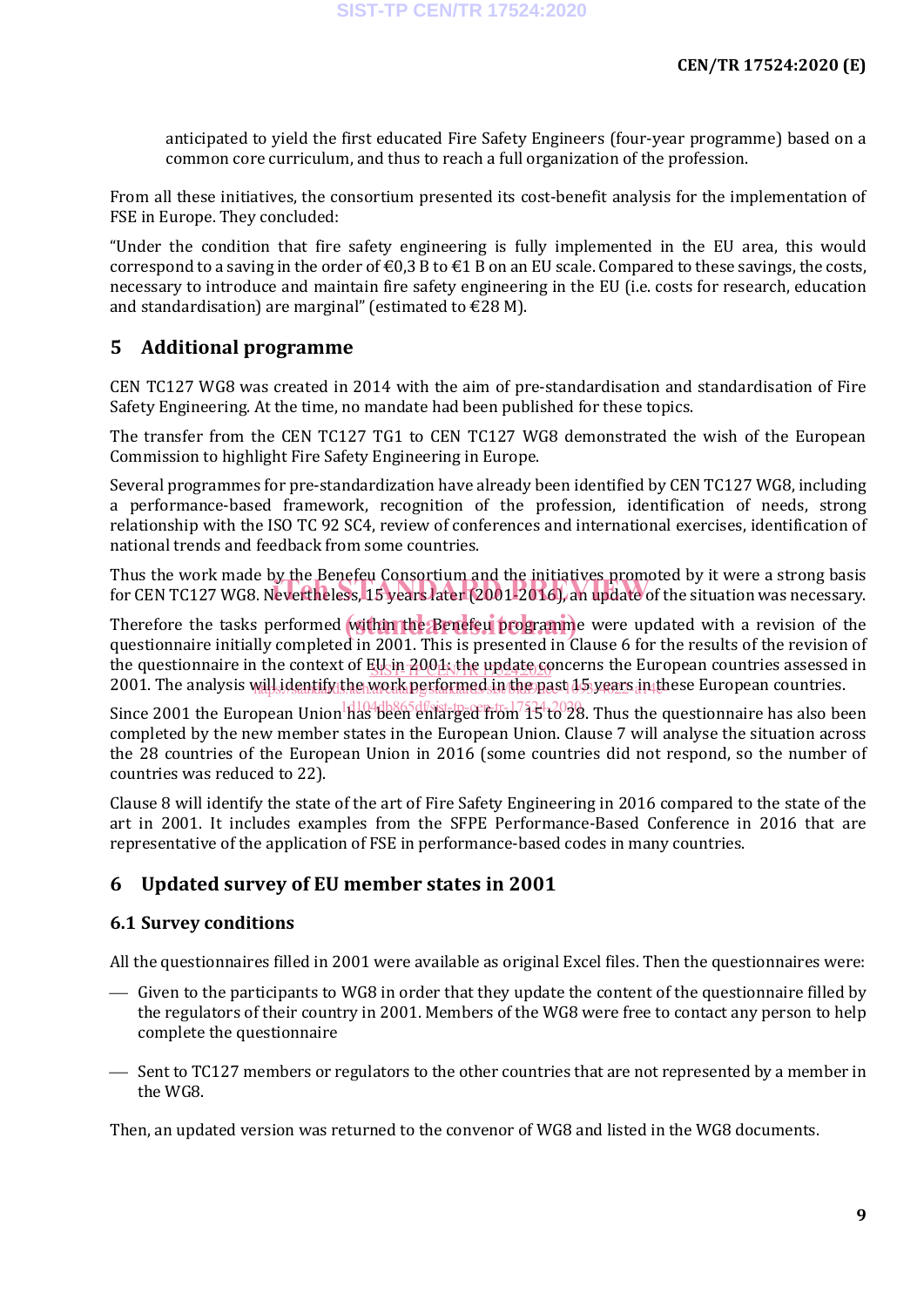#### **CEN/TR 17524:2020 (E)**

The members mentioned sometimes that they disagree with some answers given in 2001, indicating that the answers may include some subjectivity.

In 2001, the questionnaire included the regulators' position and the practitioners' position. In this updated version, a single view is taken into account, considering that only "changes" are indicated.

A large percentage of the eighteen 2001-member states (given as 2001-MS in the following clauses) completed the updated questionnaire:

iTeh STANDARD PREVIEW

(standards.iteh.ai)

SIST-TP CEN/TR17524:2020 https://standards.iteh.ai/catalog/standards/sist/bfdf9dee-1093-4022-a14c-1d104db865df/sist-tp-cen-tr-17524-2020

 $-16$  countries updated their questionnaire:

- France;
- Luxembourg;
- Germany;
- $-$  UK;
- Sweden;
- Norway
- Finland;
- Switzerland;
- Austria;
- Spain;
- Italy;
- Denmark;
- Ireland;
- Portugal;
- Greece; and
- Netherlands.

 Only two questionnaires were not updated, despite several contacts with experts in those countries. In the analysis it was assumed that no changes occurred in these countries in the past 15 years:

- Iceland; and

Belgium.

From the different updated questionnaires, the analysis focussed on the changes. If no change was recorded, or very few changes (for example if only one country made changes), the report will not present it.

The reader should refer to the Benefeu final report [1] to find the analysis made in 2001.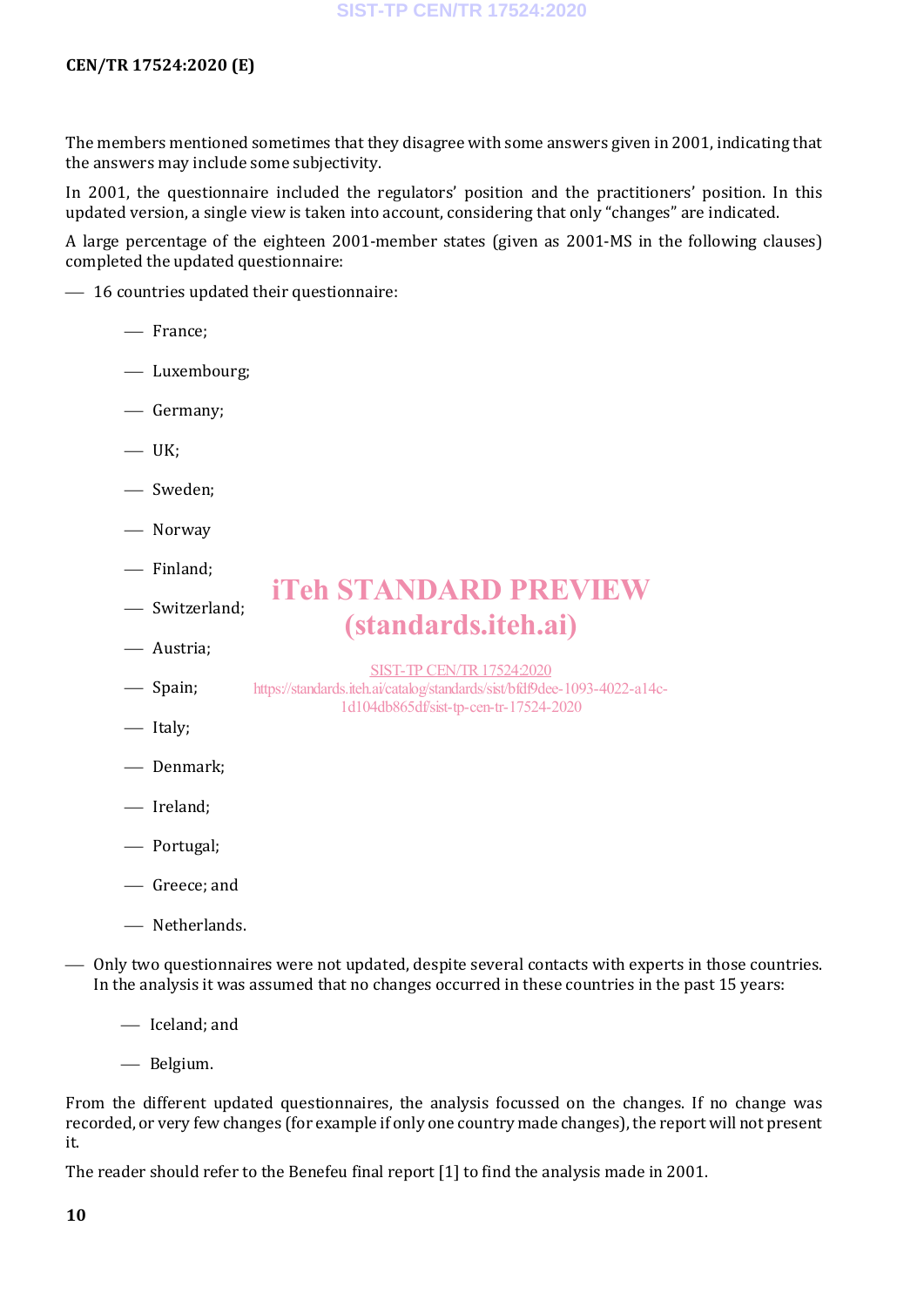#### **6.2 Fire regulations**

The date of the main fire regulations in the countries is mentioned. A date later than 2001 shows that a change of the regulation has been made. Figure 2 indicates the number of countries mentioning a date later than 2001, so introducing a change in regulations since 2001.

Where countries updated their regulations but without fundamental changes, the initial date is mentioned, as in France, with the 1980 decree.

It appears that 11 countries of the 18 substantively changed their regulations since 2001. These national initiatives indicate possible regular adaptation of the regulations to the latest knowledge, to the innovative construction and systems, field experience and data from fires.



Fire regulation - Is there a new regulation since 2001?

#### **Key**

- 1 Yes
- 2 No
- 3 No answer

#### **Figure 2 — Change of regulation**

#### **6.3 Enforcement of the fire regulations**

The enforcement of the regulations was already in place in 2001 by all countries at the planning stage. Nevertheless, it is noticed that controls have been strengthened by some countries during construction and use. Figure 3 shows that three new countries (Denmark, Portugal and Norway) have introduced controls during construction and two countries have introduced controls during the use of the building (Italy and Denmark). Thus a very limited number of countries have no controls during the construction phase (Italy) or during use (UK, Finland and Austria).

This indicates the current mandatory controls to ensure the application of the regulations. None of the countries has reduced its level of controls.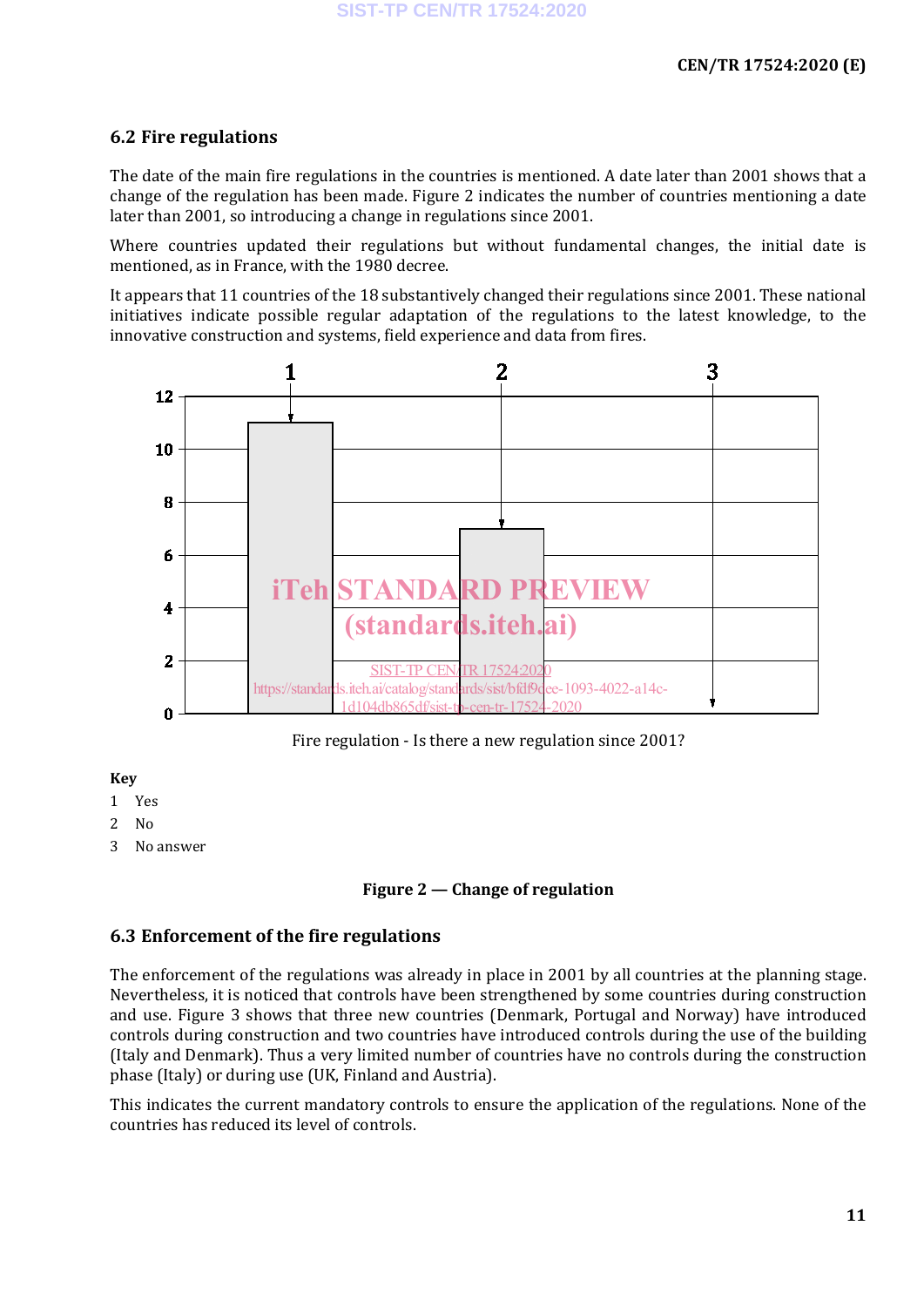

Enforcement of the regulation - At what stage is enforcement used? (answer yes)



The type of supporting documents (plans, tests, calculations, expert judgement) or supporting assessment (third-party) required by the regulation was already strong in many countries in 2001, but has been reinforced 15 years later in some countries (Italy and Greece) by introducing in the regulations requirements for calculations, expert judgement and third-party assessment (see Figure 4).